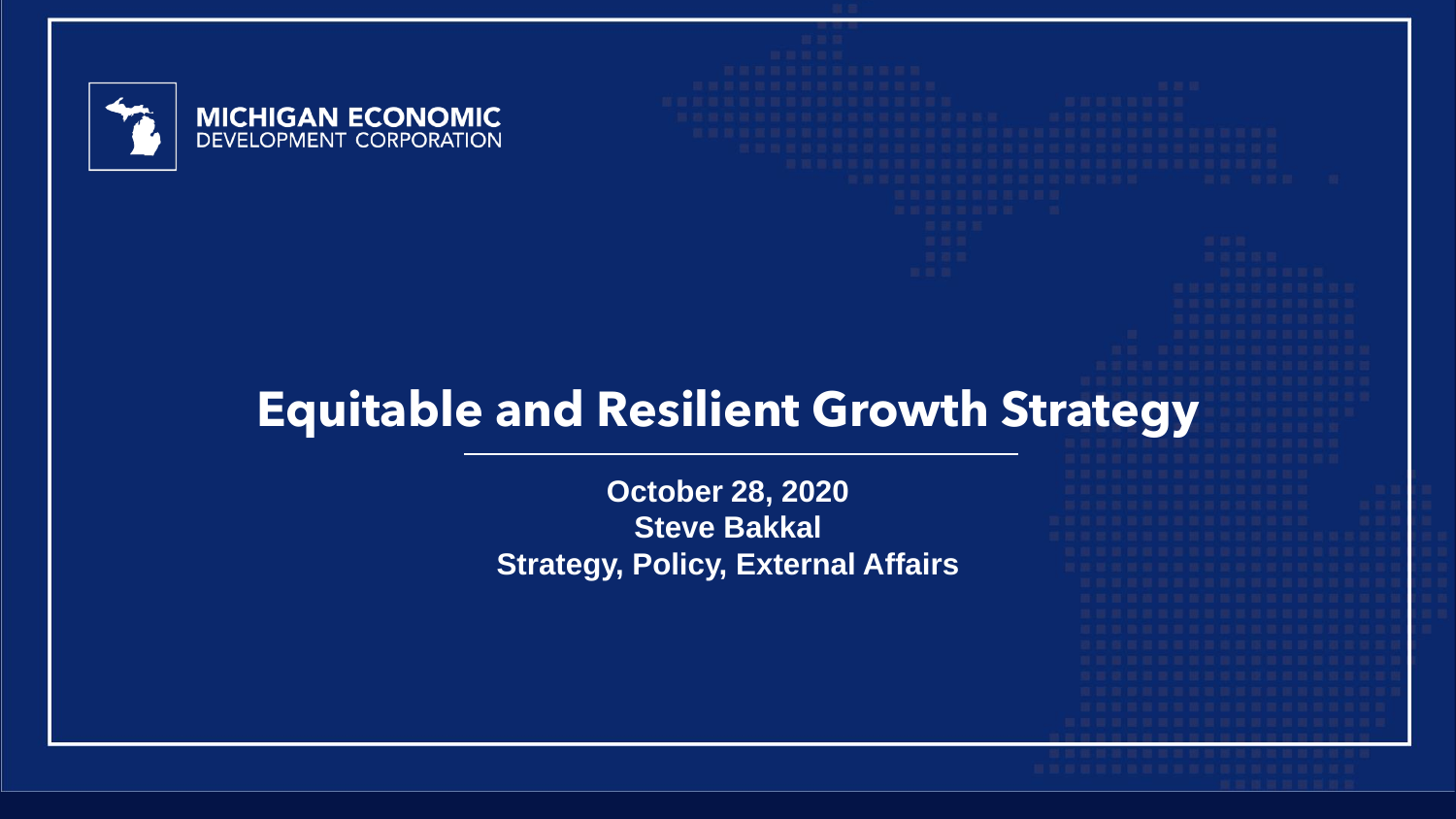### **MEDC's Strategy from 2012-2018 focused on Michigan becoming a Top 10 state in low unemployment and GDP growth**



#### 2018 Economic Indicators

**December 2018 Unemployment Rate** Michigan 4.1%, US 3.9%

**GDP Growth**: Between 2009 and 2018, Michigan's real GDP grew at a 2.3 percent annual rate, ranking 8<sup>th</sup>

MICHIGAN ECONOMIC

OPMENT CORPORATION

 $PURE$ 

2

 $ICHIGAN<sup>®</sup>$ 

#### **Over 200k new direct jobs and over \$35B in investments committed**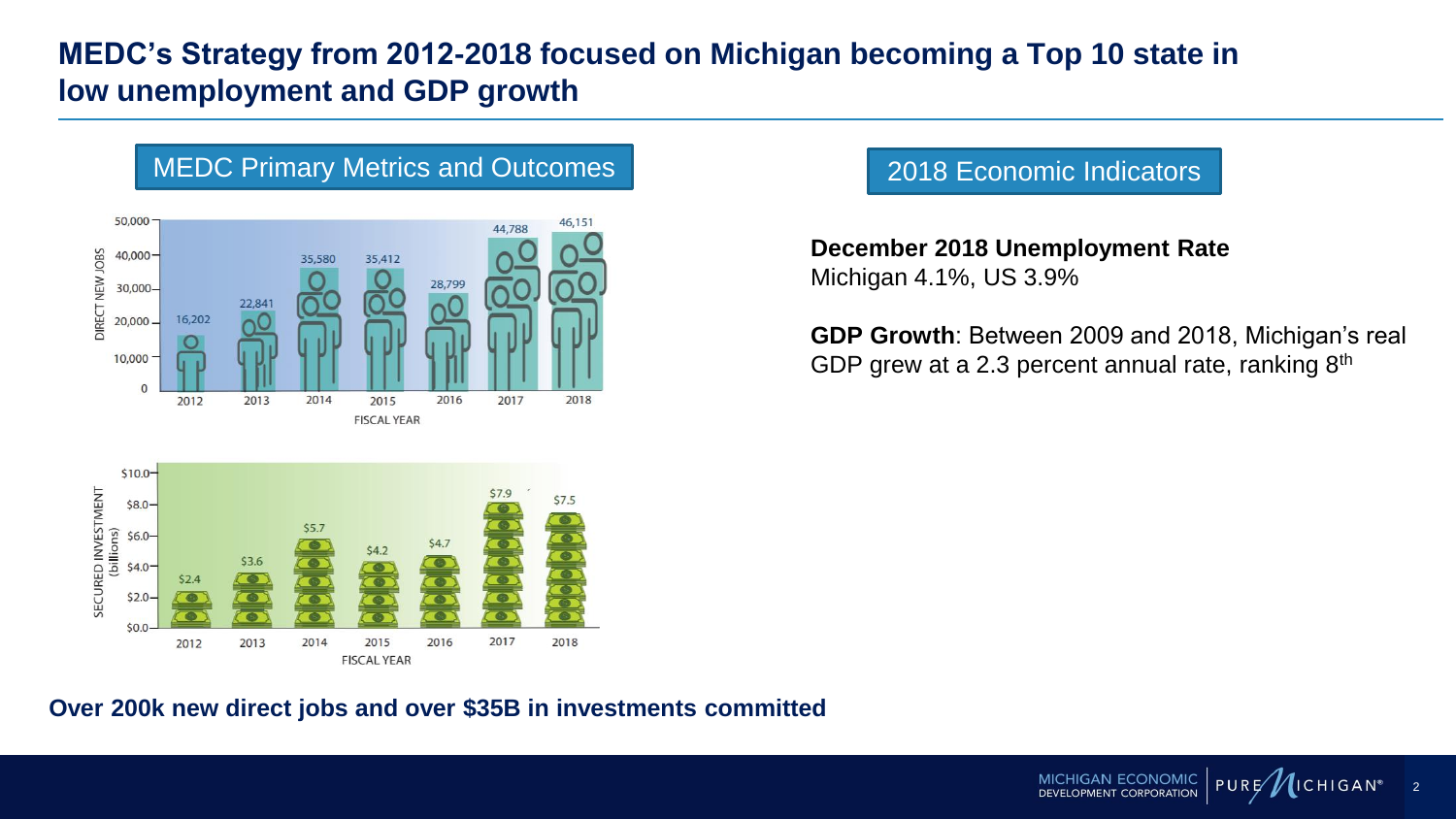## 2020 Strategic Planning: Critical Questions to Inform Decision-making



MICHIGAN ECONOMIC  $PURE$ **DEVELOPMENT CORPORATION** 

3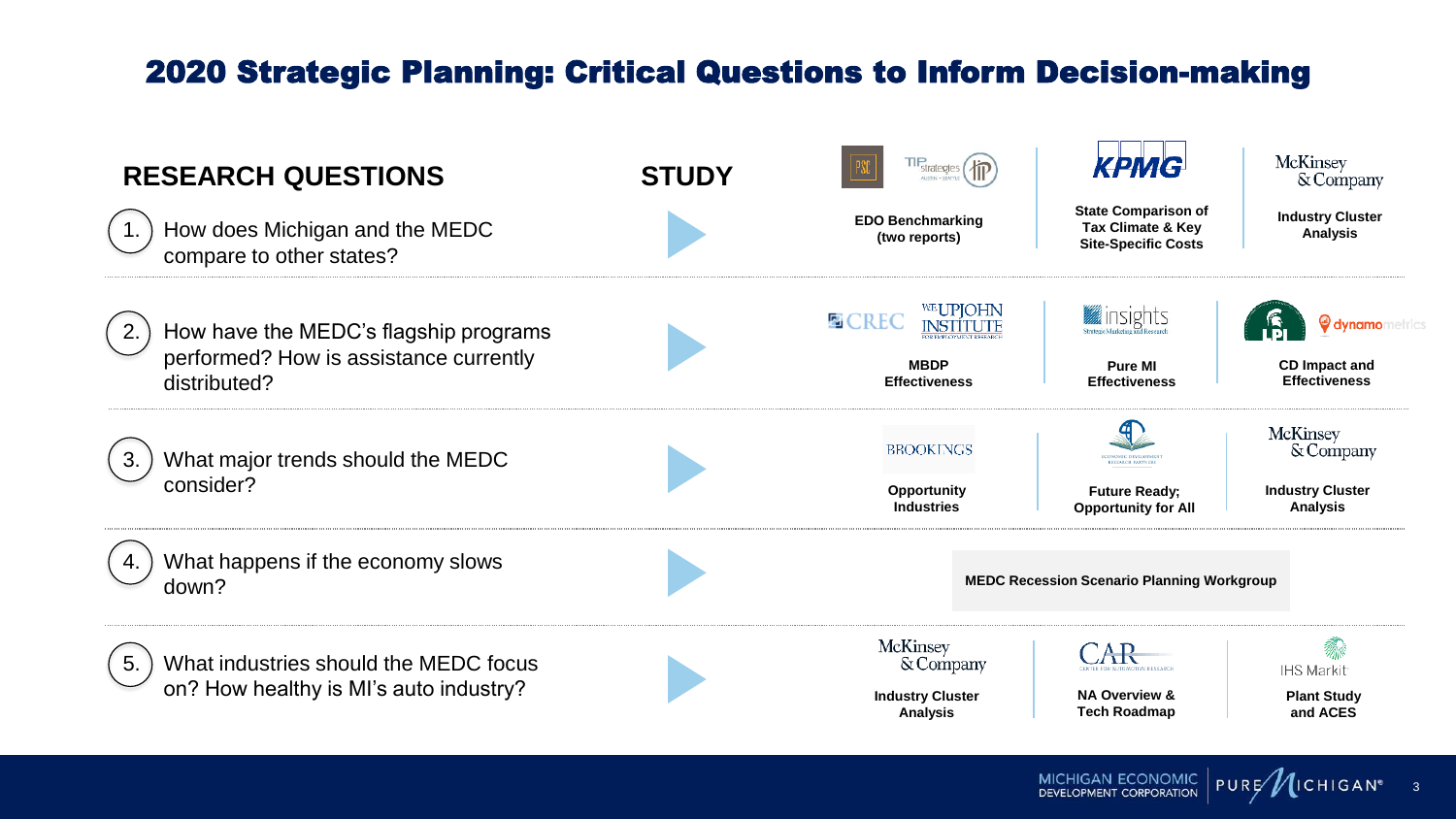### **While growth is essential, the measure of the health of our economy is widely shared prosperity**

| 2019 economic assessment, still relevant today                                                                                                                                                                                                                     |                                                                      | MEDC 2020-2025 Strategy, supports a post-COVID recovery                                                                                                                                                                                                                                                                                                                                                 |
|--------------------------------------------------------------------------------------------------------------------------------------------------------------------------------------------------------------------------------------------------------------------|----------------------------------------------------------------------|---------------------------------------------------------------------------------------------------------------------------------------------------------------------------------------------------------------------------------------------------------------------------------------------------------------------------------------------------------------------------------------------------------|
| <b>Uneven growth and support</b><br>Pockets of urban and rural areas still experiencing high<br>unemployment rates. Only 43% of MEDC incentives and<br>services directed to geographically disadvantaged areas.                                                    | <b>Regional</b><br><b>Impact</b>                                     | <b>Empower and support every region</b><br>Established a target of 65% of MEDC assistance directed to<br>geographically disadvantaged areas.                                                                                                                                                                                                                                                            |
| <b>Lack of resiliency in sectors</b><br>Analysis by McKinsey showed Michigan has the second least<br>resilient economy, measured as the percentage of GDP in<br>sectors that retracted during the last five recessions.                                            | <b>Transforming</b><br><b>Sector Mix</b>                             | <b>Grow resilient sectors in the State</b><br>Attract and proactively support the high growth services clusters to<br>diversify economy, such as tech, engineering, research, and<br>design.                                                                                                                                                                                                            |
| <b>Struggling working families</b><br>From 2010 to 2017, the number of working poor in the<br>economy grew. According to United Way's ALICE report, 43%<br>of Michigan families were beneath the ALICE threshold in<br>2017, a 6% increase.                        | <b>Increase equity</b><br>and inclusivity<br>in economic<br>outcomes | Grow sectors that provide opportunities for all<br>Focus on industries that provide the highest potential to create<br>good and promising jobs, less susceptible to automation.<br>Reposition business incentives toward workforce investments and<br>community outcomes. Established a target of 35% of MEDC<br>assistance directed to diverse business owners (women, minority,<br>and veteran-owned) |
| Not enough good jobs<br>An analysis of Michigan's workforce by Brookings Institute<br>showed that that only 31% of the jobs held by Michiganders<br>are considered good or promising jobs and more than 50% of<br>manufacturing jobs are susceptible to automation |                                                                      | <b>Lead in Industry 4.0</b><br>Prepare the workforce, next generation of talent, and<br>small/medium size manufacturers for the digitization of the factory.<br>"COVID has exposed the technology have and have-nots" - McKinsey                                                                                                                                                                        |

MICHIGAN ECONOMIC PURE (ICHIGAN<sup>®</sup> 4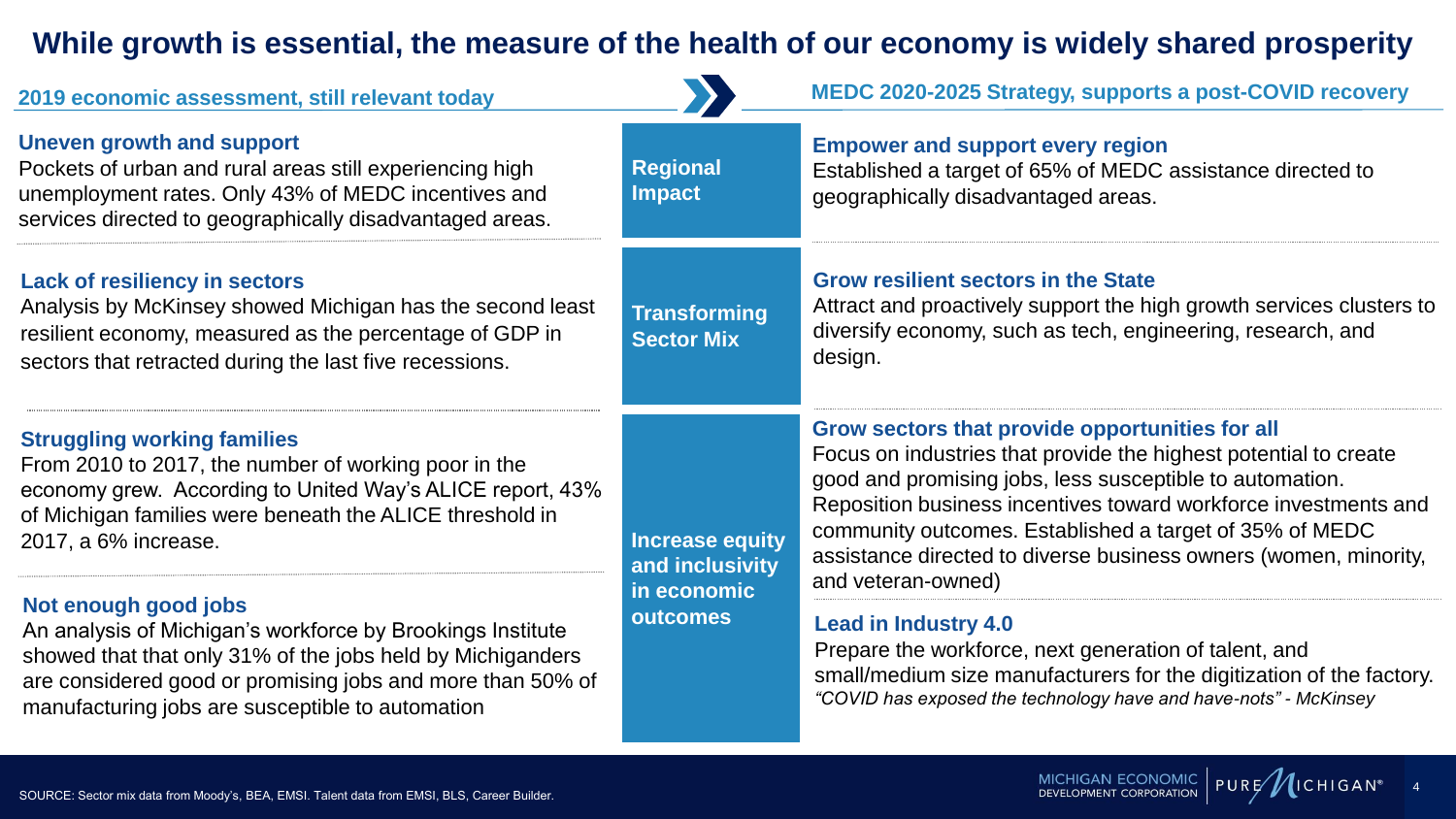#### **Regular Evaluations and Reforms Can Address Criticisms**



MICHIGAN ECONOMIC PURE/

5